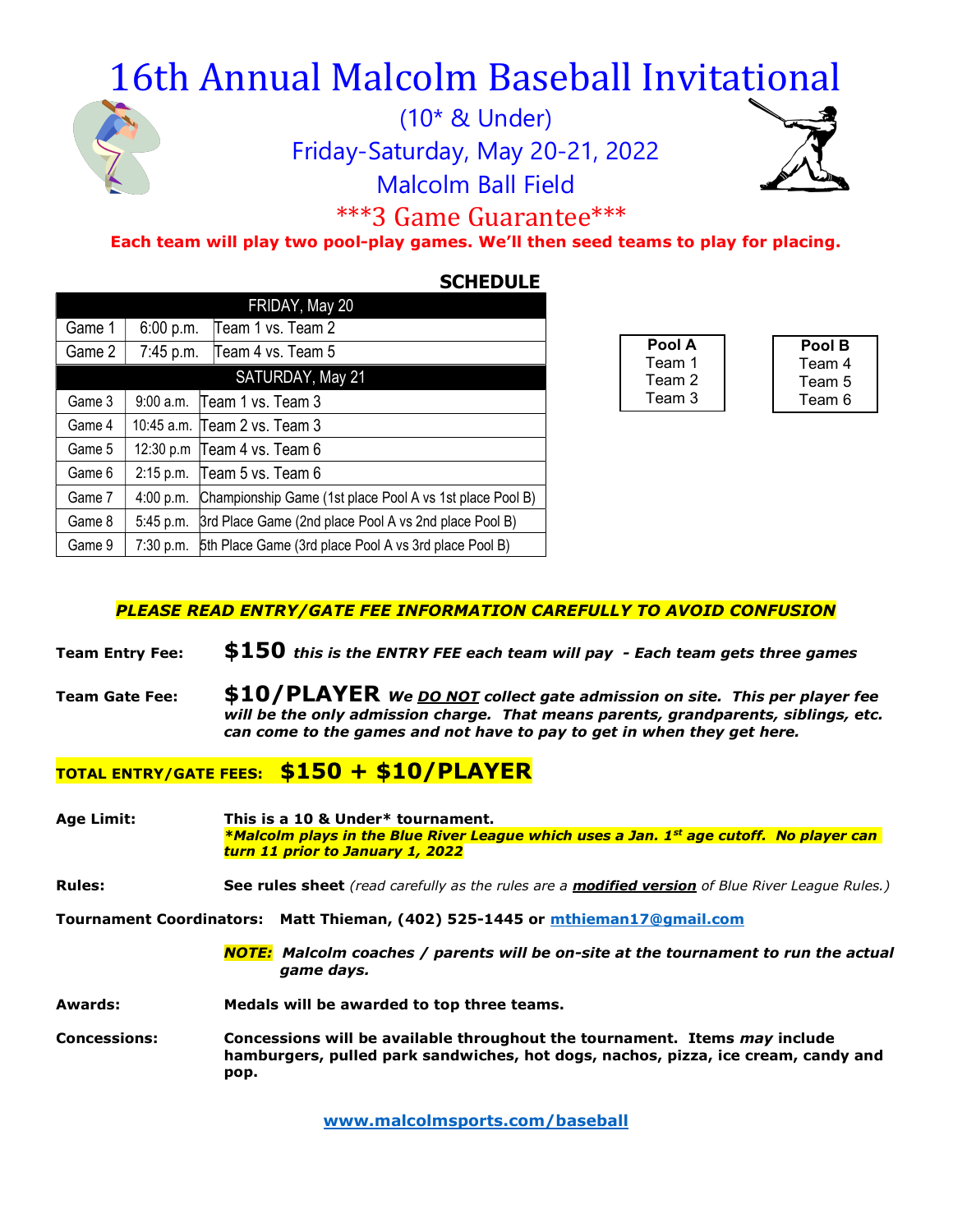### 16th Annual Malcolm Baseball Invitational TOURNAMENT RULES

- Games are five innings
- 90-minute rule (no inning will start 90 minutes after first pitch)
- $\bullet$  5 run per inning maximum (runs scored on the same play as the fifth run will be counted) – this keeps the game moving along nicely and gets more innings in
- Coin flip to determine home team
- Face masks on batting helmets are required
- Pitchers may pitch three complete innings/game (an inning will consist of three outs – in other words, pitchers can pitch 9 outs no matter when they start an inning)
	- $\overline{\text{o}}$  Once a pitcher is removed from the mound he CANNOT return to the mound even if he has outs/innings remaining.
- Mercy Rule: 12 run rule after three innings, 8 run rule after four innings
- A complete game is three innings in case of weather. Games suspended prior to the completion of three innings will be resumed at that point.
- California Tie-Breaker Rule: If a game is tied after regulation innings have been completed or the time limit has expired, teams will put the last batter from the previous inning, on second base. The inning will start with one out. For pool play, only one tie breaker inning will be played. If still tied, the game ends and each team will receive 1⁄2 towards a win and equal runs allowed. For the 5th place and 3rd place games, this format will continue until a winner is declared. The Championship game will be played without this tie breaker rule.
- Any coach or player ejected from a game by an umpire will be ineligible for the next game. If a coach or player is ejected a second time, he is ineligible for the remainder of the tournament.
- Teams will play two games and then be seeded for placing games. POOL PLAY STANDINGS WILL BE DETERMINED AS FOLLOWS:

-Win-Loss Record

If there is a three way tie, the tie-breaker criteria is as follows:

1) Runs allowed 2) Run differential  $(+/- 8$  runs/game max) 3) Coin flip

The following Blue River League rules will apply to this tournament in order to allow full BRL teams to play and compete with rules they're used to playing by:

- 10 & Under player may not turn 11 prior to January 1, 2021
- Pitching distance 45 feet; Bases 60 feet
- Up to 10 players can play in the field
- Continuous batting required every player at the game must be in batting lineup free substitution on defense
- If batting lineup drops below nine players, team must take an out when the 9<sup>th</sup> spot in order is due up
- Infield fly rule NOT in effect
- $\bullet$  Home is closed unless a play is made on the runner at 3rd runner must be batted in, he cannot steal or score on a passed ball/wild pitch - NOTE: IF a play is made on the runner he may advance. If a pick off is attempted or if the pitcher leaves the mound to run at a player leading off from third, the runner may advance.
- Dropped 3<sup>rd</sup> strike is an out
- Runners may lead off. Runners may steal  $2^{nd}$  and  $3^{rd}$  bases
- A runner must slide to avoid contact unless they are reaching first base
- No talking to or chanting at opposing player while batting and pitching